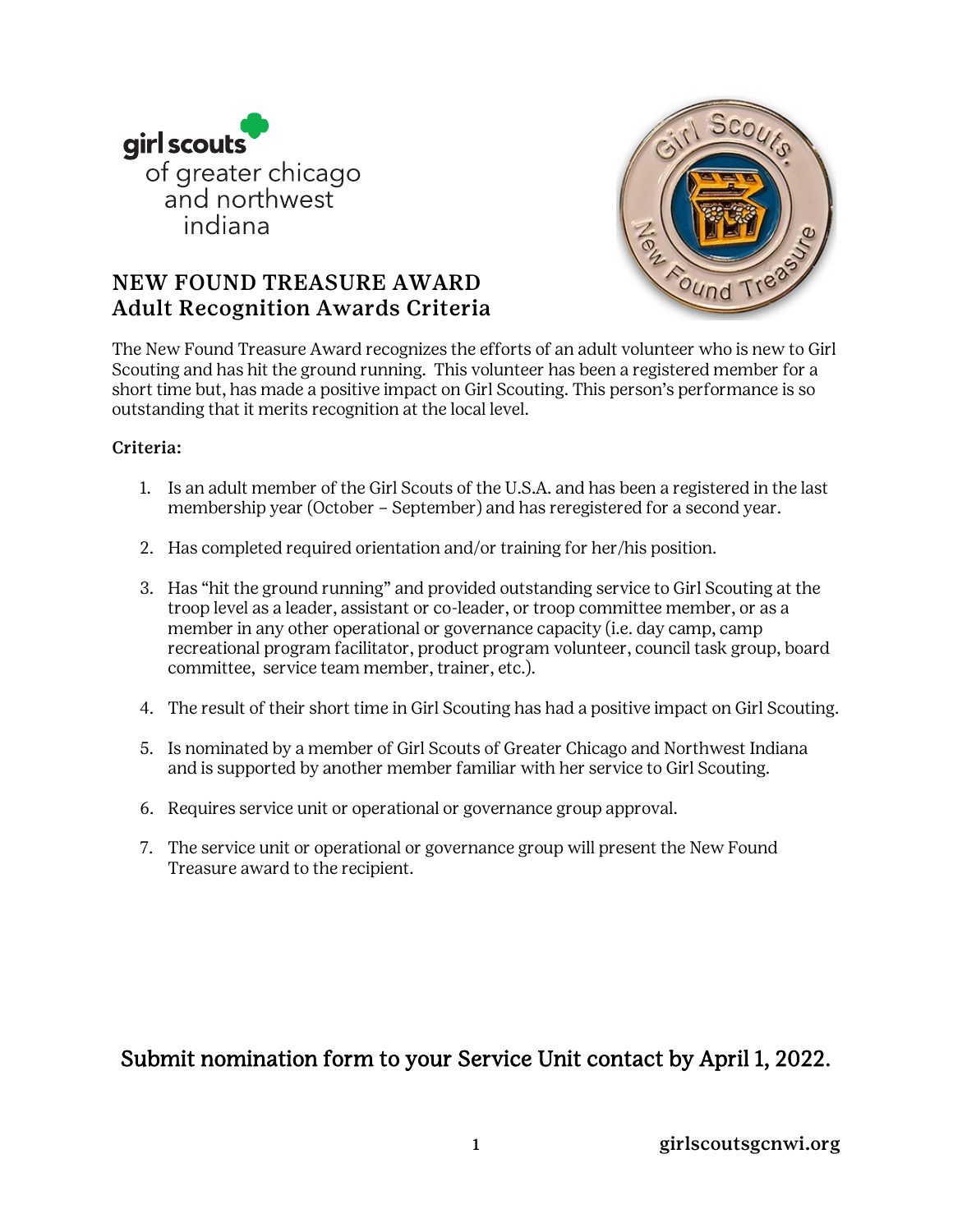

# HIDDEN HERO AWARD Adult Recognition Awards Criteria



The Hidden Hero Award recognizes the efforts of an adult volunteer who embodies the Girl Scout principle to *help where I am needed.* This volunteer is available to provide over and above assistance to special projects, ongoing tasks, and support of Girl Scout programs in this person's service unit, program delivery group, or other operational or governance group. This volunteer continually accepts assignments in order to keep Girl Scouting thriving. This volunteer's outstanding service has a positive impact on Girl Scouting and merits recognition.

### Criteria:

- 1. An adult member of the Girl Scouts of the U.S.A
- 2. Has a history or reputation of always being there when needed, picking up the slack, stepping in at the last moment, or volunteering for additional assignments or responsibilities beyond the expectations of their volunteer position
- 3. Demonstrated her/his commitment to Girl Scouting by continually working to provide the best possible experience for girls or adults
- 4. Nominated by a member of Girl Scouts of Greater Chicago and Northwest Indiana and is supported by another member familiar with their service to Girl Scouting
- 5. The candidate is to be recommended to the service unit recognition team or operational or governance group familiar with the candidate's service. The recommendation is supported by one other Girl Scout individual.
- 6. Requires service unit or governance group approval
- 7. The service unit or operational or governance group will present the Hidden Hero award to the recipient.

# Submit nomination form to your Service Unit contact by April 1, 2022.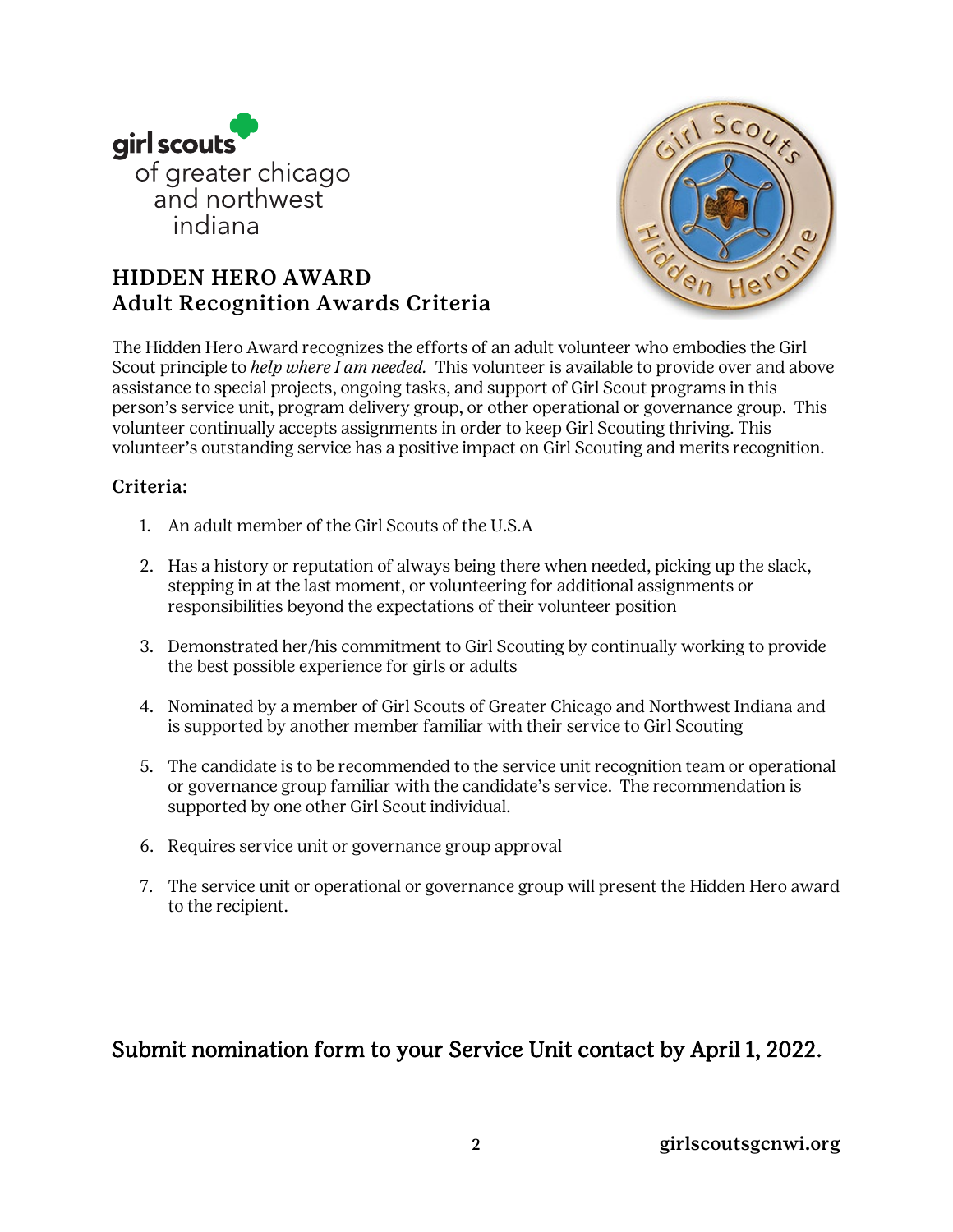

# AWARD NOMINATION FORM Service Unit Level Awards

|                    | Nominated for: $\Box$ Hidden Hero Award $\Box$ New Found Treasure Award                                                                                              |            |                                             |
|--------------------|----------------------------------------------------------------------------------------------------------------------------------------------------------------------|------------|---------------------------------------------|
|                    |                                                                                                                                                                      | City/State | Zip code                                    |
|                    |                                                                                                                                                                      |            |                                             |
|                    | E-mail address: Please print                                                                                                                                         |            |                                             |
|                    |                                                                                                                                                                      |            |                                             |
| Years in position: |                                                                                                                                                                      |            | Nominee's number of years in Girl Scouting: |
|                    |                                                                                                                                                                      |            |                                             |
|                    | Previous positions held by nominee: (indicate dates if known):                                                                                                       |            |                                             |
|                    | ,我们也不能在这里的时候,我们也不能在这里的时候,我们也不能会在这里,我们也不能会在这里的时候,我们也不能会在这里的时候,我们也不能会在这里的时候,我们也不能会                                                                                     |            |                                             |
|                    | ,我们也不能会在这里,我们的人们就会在这里,我们的人们就会不能会在这里,我们的人们就会不能会不能会不能会。""我们的人们,我们也不能会不能会不能会不能会不能会不                                                                                     |            |                                             |
|                    | Please give a detailed description of how the nominee has delivered service beyond the<br>expectations of the position held. (May be continued on a separate sheet): |            |                                             |

\_\_\_\_\_\_\_\_\_\_\_\_\_\_\_\_\_\_\_\_\_\_\_\_\_\_\_\_\_\_\_\_\_\_\_\_\_\_\_\_\_\_\_\_\_\_\_\_\_\_\_\_\_\_\_\_\_\_\_\_\_\_\_\_\_\_\_\_\_\_\_\_\_\_\_\_\_\_\_\_

\_\_\_\_\_\_\_\_\_\_\_\_\_\_\_\_\_\_\_\_\_\_\_\_\_\_\_\_\_\_\_\_\_\_\_\_\_\_\_\_\_\_\_\_\_\_\_\_\_\_\_\_\_\_\_\_\_\_\_\_\_\_\_\_\_\_\_\_\_\_\_\_\_\_\_\_\_\_\_\_